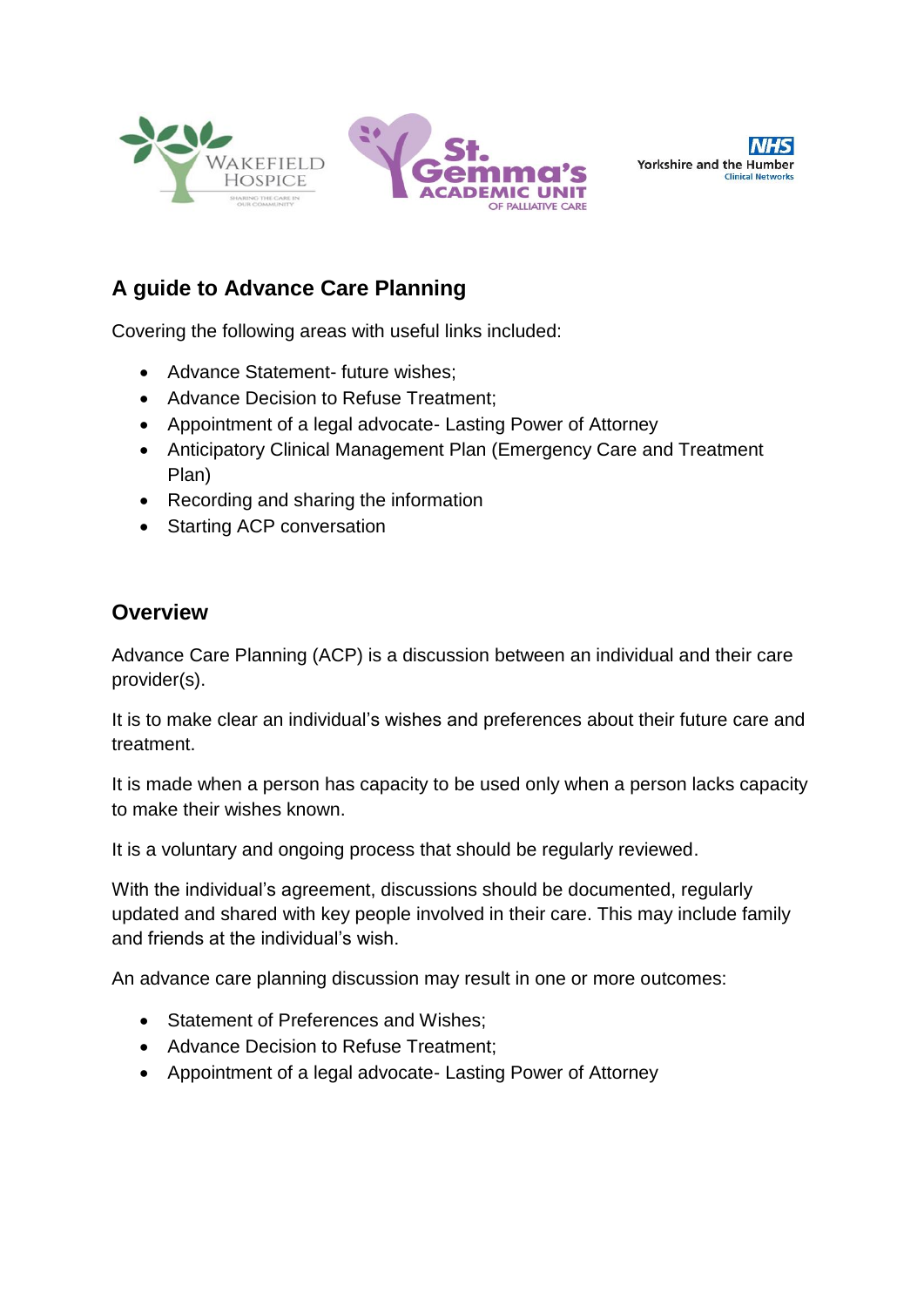#### *Advance Statement - future wishes*

This is a record of an individual's values, beliefs, wishes and preferences regarding future care and treatment. This information is not legally binding but it is to be taken into account when a person lacks capacity and best interest decisions are being made. It may also be used to nominate a person/people to speak on the individual's behalf (a nominated spokesperson can inform best interest decisions but they cannot legally make decisions on the individual's behalf).

Generic templates can be downloaded here:

[https://www.dyingmatters.org/sites/default/files/preferred\\_priorities\\_for\\_care.pdf](https://www.dyingmatters.org/sites/default/files/preferred_priorities_for_care.pdf)

[http://www.yhscn.nhs.uk/media/PDFs/mhdn/Dementia/Care%20Planning/ACP%20R](http://www.yhscn.nhs.uk/media/PDFs/mhdn/Dementia/Care%20Planning/ACP%20Resources/Advance_Care_Plan_May2020_editable.pdf) [esources/Advance\\_Care\\_Plan\\_May2020\\_editable.pdf](http://www.yhscn.nhs.uk/media/PDFs/mhdn/Dementia/Care%20Planning/ACP%20Resources/Advance_Care_Plan_May2020_editable.pdf)

#### *Advance Decision to Refuse Treatment (ADRT):*

An adult has the legal right to say in advance that they want to refuse specific treatments should they lose this decision-making capacity in the future. It is recommended that individuals wishing to make these decisions get advice from healthcare professionals involved in their care and treatment.

An advance decision to refuse treatment is valid if:

- the treatments to be refused are clearly specified and the circumstances in which they are to be refused clearly explained
- nothing has been said or done by the individual that would contradict the ADRT since it was made

If it refers to life sustaining treatment it must:

- be in writing
- signed and witnessed
- state clearly that the decision applies even if life is at risk.

Further information can be found here: [https://www.england.nhs.uk/improvement](https://www.england.nhs.uk/improvement-hub/wp-content/uploads/sites/44/2017/11/Advance-Decisions-to-Refuse-Treatment-Guide.pdf)[hub/wp-content/uploads/sites/44/2017/11/Advance-Decisions-to-Refuse-Treatment-](https://www.england.nhs.uk/improvement-hub/wp-content/uploads/sites/44/2017/11/Advance-Decisions-to-Refuse-Treatment-Guide.pdf)[Guide.pdf.](https://www.england.nhs.uk/improvement-hub/wp-content/uploads/sites/44/2017/11/Advance-Decisions-to-Refuse-Treatment-Guide.pdf) On page 7&8 of this guide there is a check list to assess whether an ARDT is legally binding and Appendix 1 offers a sample ADRT form.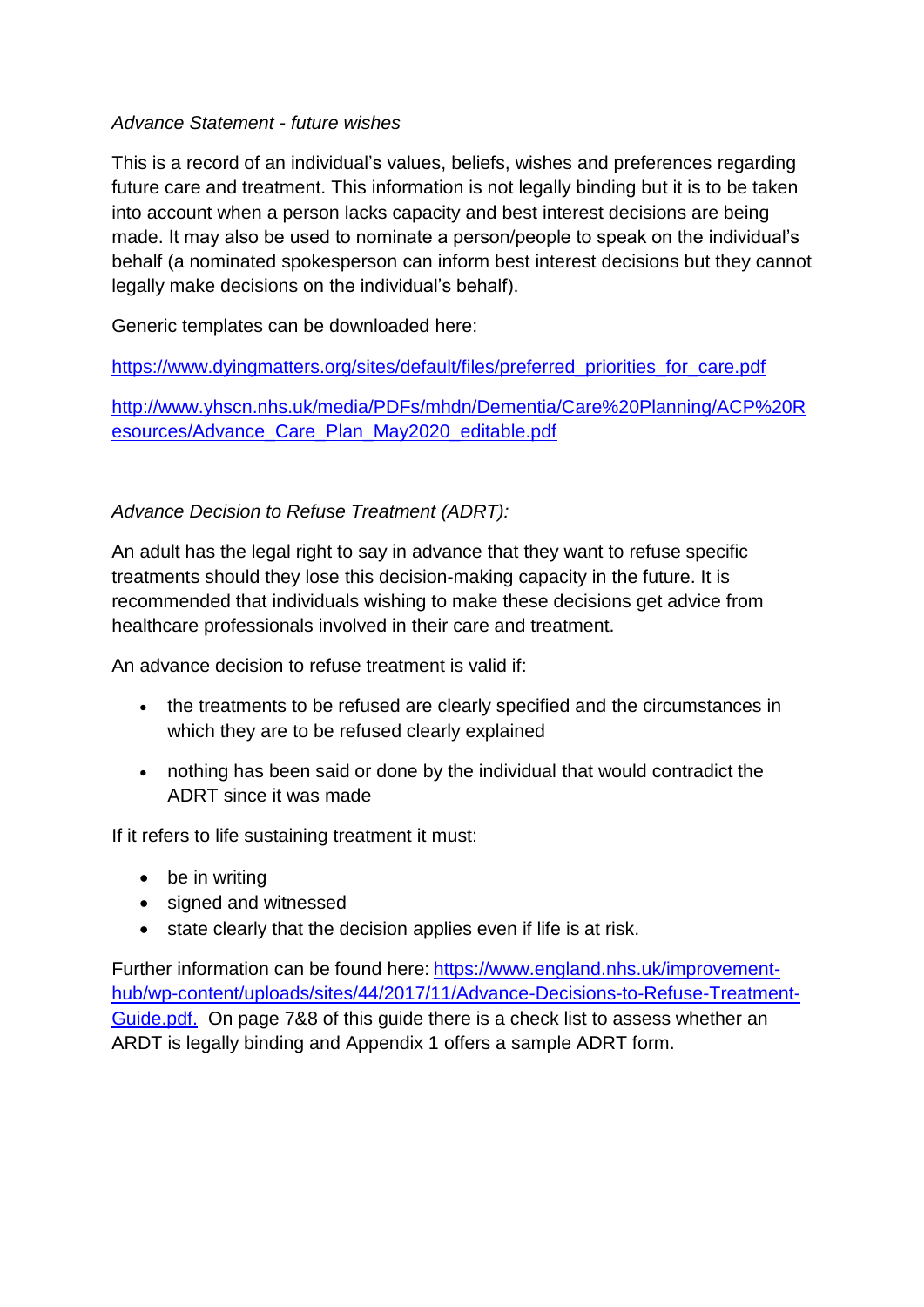#### *Lasting Power of Attorney (LPA):*

Lasting Power of Attorney is a legal document that allows an individual to appoint one or more people to make decisions on their behalf should they lose capacity.

There are two types of LPA;

- health and welfare- this involves decisions about an individual's care and treatment; it must be stated whether or not this includes giving or refusing consent to life-sustaining treatment. It can only be used when the individual lacks capacity
- property and financial affairs- once it is registered, with the individuals permission, it can be used while they still have capacity as well as when they lose capacity

Making a lasting power of attorney:

- The documents need to be signed by the individual, the attorneys and witnesses
- The signed documents need to be registered with the Office of the Public Guardian (this can take up to 10 weeks).
- It costs £82 to register each one (exemptions or reduced rates may apply).

#### Validity of a LPA:

An LPA is only valid if it has been registered with the Office of the Public Guardian (OPG). To check its validity the document will bear a stamp from the OPG or go online and request to search the OPG register.

Further information can be found here: <https://www.gov.uk/power-of-attorney>

## *Anticipatory Clinical Management Plan (Emergency Care and Treatment Plan)*

This is a very specific type of ACP that summarises the emergency care aspect of a wider Advance Care Planning process. It gives recommendations for a person's treatment in an emergency including decisions around resuscitation and the level of care that is felt most beneficial or wanted by them- whether this is comfort care at home or in a care home; supportive care that can be delivered on a general hospital ward or active treatment including critical or intensive care.

These recommendations are developed through discussions with the person and their GP or treating clinical team; where the person lacks capacity the discussions will take place with their family or advocate. There is no blanket approach to making these recommendations; they should be made on an individual basis weighing up risks, burdens and benefits to that person and valuing their wishes far as is practicable.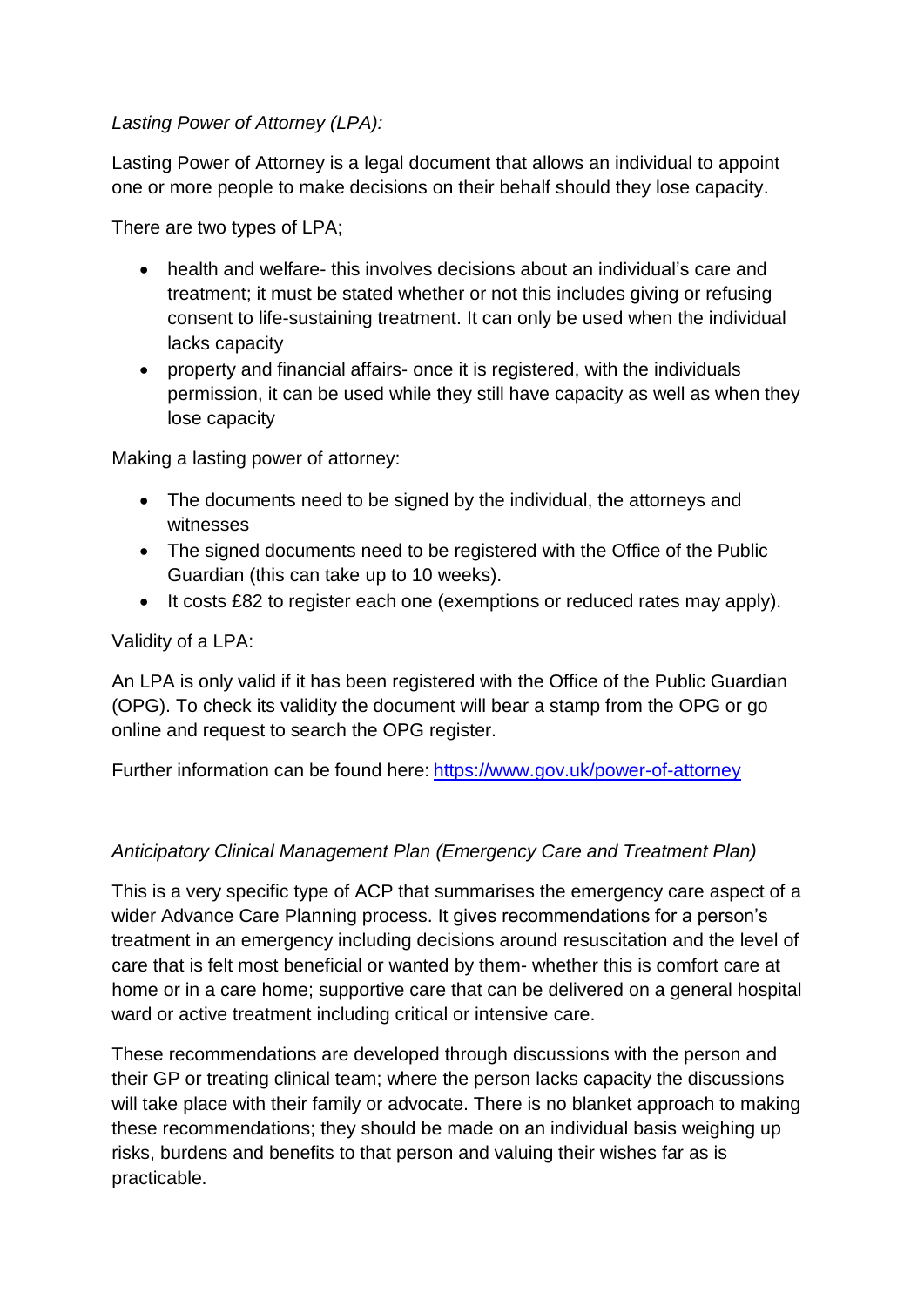This information needs to be made accessible to professionals who are required make immediate decisions in a crisis such as the out of hours GP or the paramedic.

If the recommendation is that the person is not for resuscitation then this information is recorded on a form that is recognisable to all healthcare professional in the area and kept with the person at all times.

A Do Not Attempt Cardiopulmonary Resuscitation (DNACPR) form is one aspect of emergency care planning and if someone has one of these it is useful to know if other recommendations have been discussed and documented.

More information on decisions relating to cardiopulmonary resuscitation and be found here:<https://www.resus.org.uk/dnacpr/decisions-relating-to-cpr/>

In some areas the DNACPR form has been replaced by a ReSPECT form (Recommended Summary Plan for Emergency Care and Treatment) This records all information concerning emergency care planning including resuscitation status. It also records the existence of other relevant ACP documents (Advance statement, LPA, ADRT) and where to find them.

Further information on the ReSPECT process can be found here: <https://www.resus.org.uk/respect/health-and-care-professionals/>

## *Recording and Sharing*

When ACPs have been made it is important that those who are involved in the individual's care know where they are kept. Key information might also be stored on an individual's electronic health or care records.

The Advance Statement document 'My Future Wishes Advance Care Plan' has a back page that may be completed with key information. This can be detached and given to the GP for uploading onto an electronic system such as enhanced Summary Care Record or Electronic Palliative Care Coordination System (EPaCCS).

[http://www.yhscn.nhs.uk/media/PDFs/mhdn/Dementia/Care%20Planning/ACP%20R](http://www.yhscn.nhs.uk/media/PDFs/mhdn/Dementia/Care%20Planning/ACP%20Resources/Advance_Care_Plan_May2020_editable.pdf) [esources/Advance\\_Care\\_Plan\\_May2020\\_editable.pdf](http://www.yhscn.nhs.uk/media/PDFs/mhdn/Dementia/Care%20Planning/ACP%20Resources/Advance_Care_Plan_May2020_editable.pdf)

NB. an individual may have both paper and electronic ACP records in existence; any updates must be replicated across all formats.